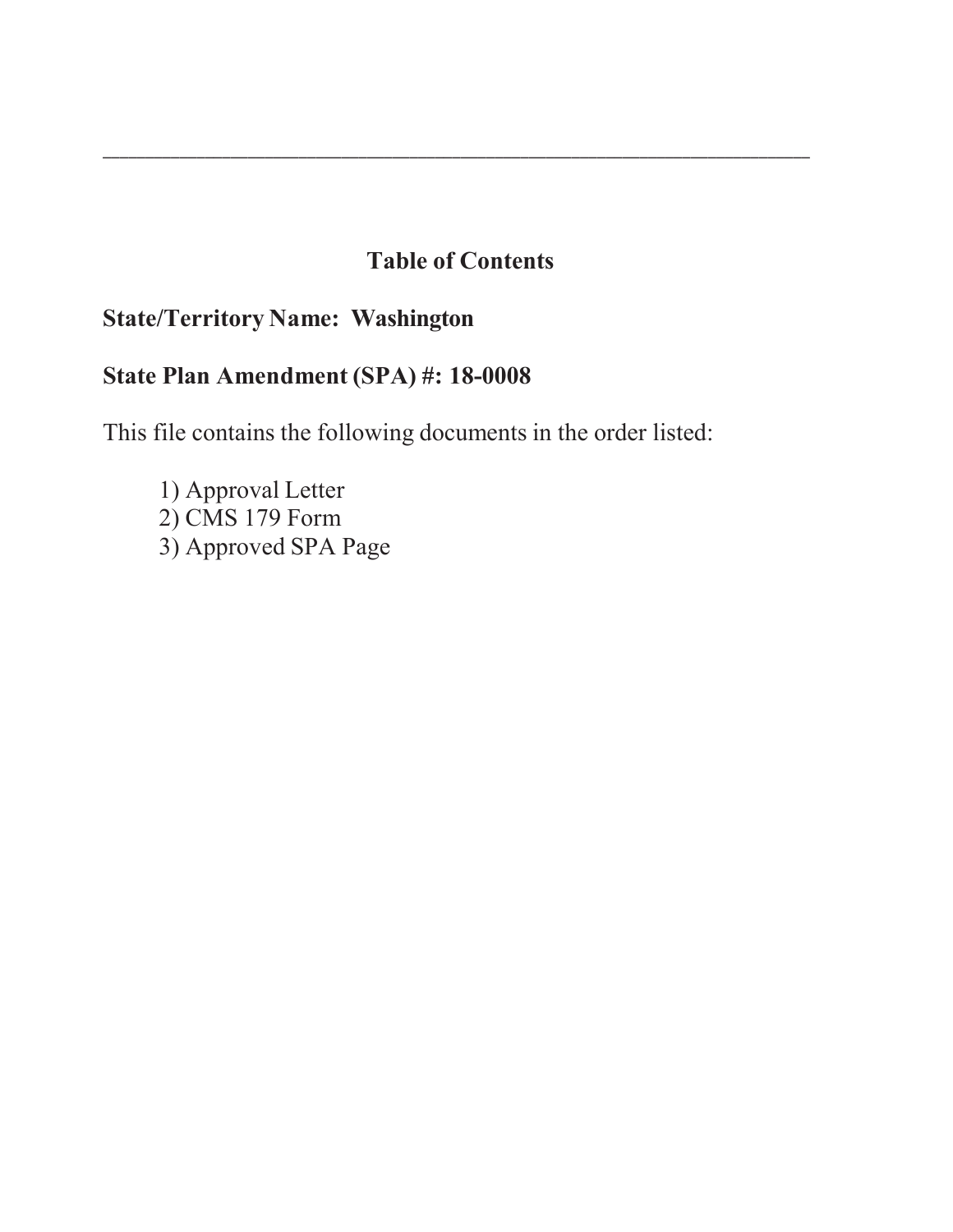DEPARTMENT OF HEALTH & HUMAN SERVICES Centers for Medicare & Medicaid Services Seattle Regional Office 701 Fifth Avenue, Suite 1600, MS/RX-200 Seattle, WA 98104



Division of Medicaid & Children's Health Operations

March 13, 2018

Susan Birch, Director Health Care Authority PO Box 45502 Olympia, WA 98504-5010

### **RE: Washington State Plan Amendment (SPA) Transmittal Number 18-0008.**

Dear Ms. Lindeblad:

The Centers for Medicare & Medicaid Services (CMS) has completed its review of State Plan Amendment (SPA) Transmittal Number WA 18-0008. This amendment updated the effective date of the Behavior Rehabilitation Services fee schedule and updated the link to the fee schedule.

This SPA is approved with an effective date of January 1, 2018.

If there are additional questions please contact me, or your staff may contact James Moreth at James.Moreth@cms.hhs.gov or (360) 943-0469.



Associate Regional Administrator

 $cc^{\dagger}$ Ann Myers, SPA Coordinator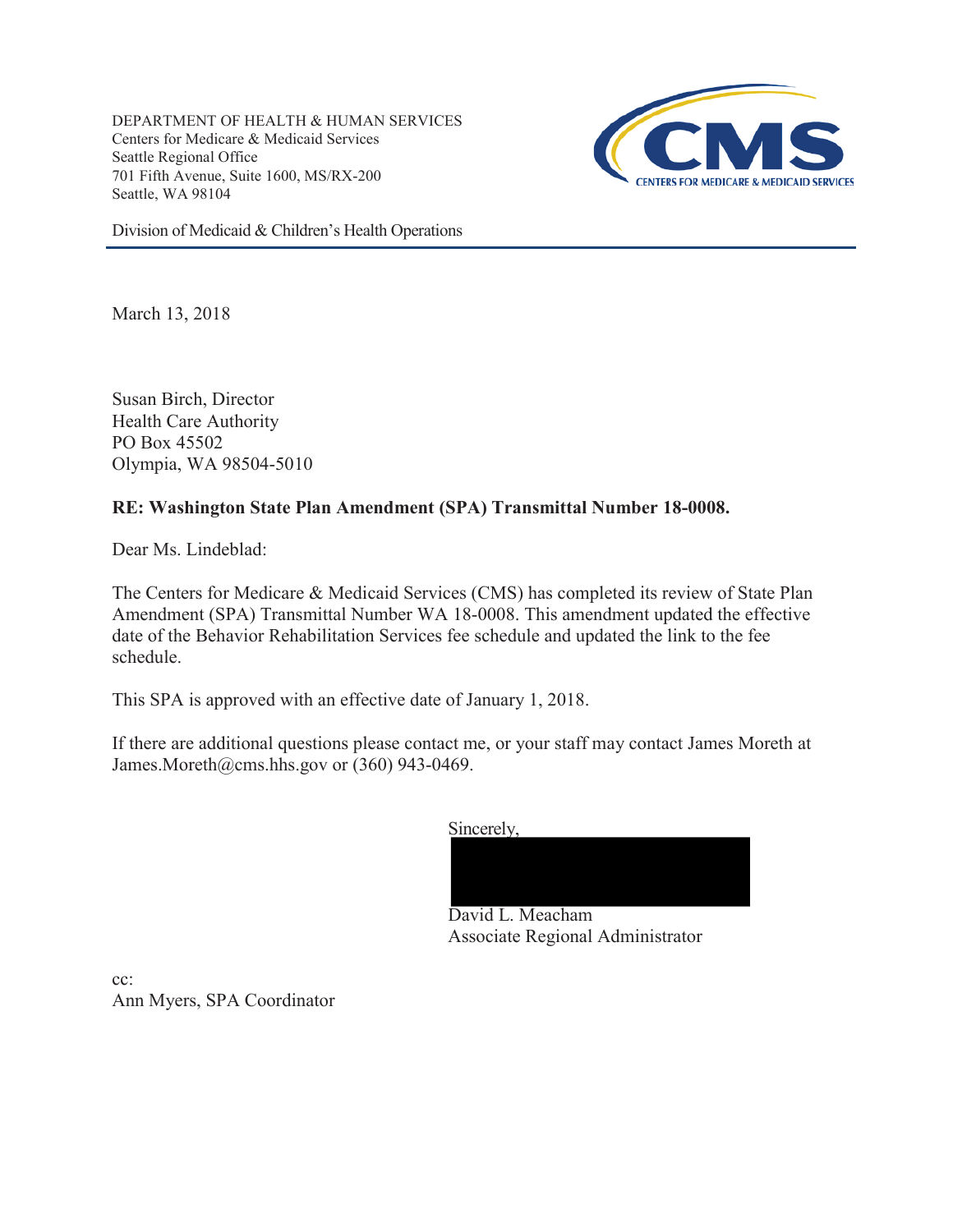|                                                | <b>FORM APPROVED</b><br>OMB NO. 0938-0193                                                                                                                                                                                                                                                                                                                                                                                                                                                                                                                                                       |
|------------------------------------------------|-------------------------------------------------------------------------------------------------------------------------------------------------------------------------------------------------------------------------------------------------------------------------------------------------------------------------------------------------------------------------------------------------------------------------------------------------------------------------------------------------------------------------------------------------------------------------------------------------|
| 1. TRANSMITTAL NUMBER:<br>18-0008              | 2. STATE<br>Washington                                                                                                                                                                                                                                                                                                                                                                                                                                                                                                                                                                          |
|                                                |                                                                                                                                                                                                                                                                                                                                                                                                                                                                                                                                                                                                 |
| 4. PROPOSED EFFECTIVE DATE<br>January 1, 2018  |                                                                                                                                                                                                                                                                                                                                                                                                                                                                                                                                                                                                 |
|                                                |                                                                                                                                                                                                                                                                                                                                                                                                                                                                                                                                                                                                 |
|                                                | $\boxtimes$ AMENDMENT                                                                                                                                                                                                                                                                                                                                                                                                                                                                                                                                                                           |
|                                                |                                                                                                                                                                                                                                                                                                                                                                                                                                                                                                                                                                                                 |
| 7. FEDERAL BUDGET IMPACT:<br>a. FFY 2018 \$0   |                                                                                                                                                                                                                                                                                                                                                                                                                                                                                                                                                                                                 |
|                                                |                                                                                                                                                                                                                                                                                                                                                                                                                                                                                                                                                                                                 |
| Attachment 4.19-B page 21                      |                                                                                                                                                                                                                                                                                                                                                                                                                                                                                                                                                                                                 |
|                                                |                                                                                                                                                                                                                                                                                                                                                                                                                                                                                                                                                                                                 |
|                                                |                                                                                                                                                                                                                                                                                                                                                                                                                                                                                                                                                                                                 |
|                                                |                                                                                                                                                                                                                                                                                                                                                                                                                                                                                                                                                                                                 |
| 16. RETURN TO:                                 |                                                                                                                                                                                                                                                                                                                                                                                                                                                                                                                                                                                                 |
|                                                |                                                                                                                                                                                                                                                                                                                                                                                                                                                                                                                                                                                                 |
|                                                |                                                                                                                                                                                                                                                                                                                                                                                                                                                                                                                                                                                                 |
|                                                |                                                                                                                                                                                                                                                                                                                                                                                                                                                                                                                                                                                                 |
| 626 8 <sup>th</sup> Ave SE MS: 42716           |                                                                                                                                                                                                                                                                                                                                                                                                                                                                                                                                                                                                 |
| Olympia, WA 98504-2716                         |                                                                                                                                                                                                                                                                                                                                                                                                                                                                                                                                                                                                 |
|                                                |                                                                                                                                                                                                                                                                                                                                                                                                                                                                                                                                                                                                 |
| <b>18. DATE APPROVED:</b><br>3/13/18           |                                                                                                                                                                                                                                                                                                                                                                                                                                                                                                                                                                                                 |
|                                                |                                                                                                                                                                                                                                                                                                                                                                                                                                                                                                                                                                                                 |
| PLAN APPROVED - ONE COPY ATTACHED              |                                                                                                                                                                                                                                                                                                                                                                                                                                                                                                                                                                                                 |
| 20. SIGNATU                                    |                                                                                                                                                                                                                                                                                                                                                                                                                                                                                                                                                                                                 |
| 22. TITLE:<br>Associate Regional Administrator |                                                                                                                                                                                                                                                                                                                                                                                                                                                                                                                                                                                                 |
|                                                | 3. PROGRAM IDENTIFICATION: TITLE XIX OF THE<br>SOCIAL SECURITY ACT (MEDICAID)<br>AMENDMENT TO BE CONSIDERED AS NEW PLAN<br>COMPLETE BLOCKS 6 THRU 10 IF THIS IS AN AMENDMENT (Separate Transmittal for each amendment)<br>b. FFY 2019 \$0<br>9. PAGE NUMBER OF THE SUPERSEDED PLAN SECTION<br>OR ATTACHMENT (If Applicable):<br>Behavior Rehabilitation Services Rates Effective Date and Website Update<br>$\boxtimes$ OTHER, AS SPECIFIED: Exempt<br>Ann Myers<br><b>Rules and Publications</b><br>Division of Legal Services<br><b>Health Care Authority</b><br>FOR REGIONAL OFFICE USE ONLY |